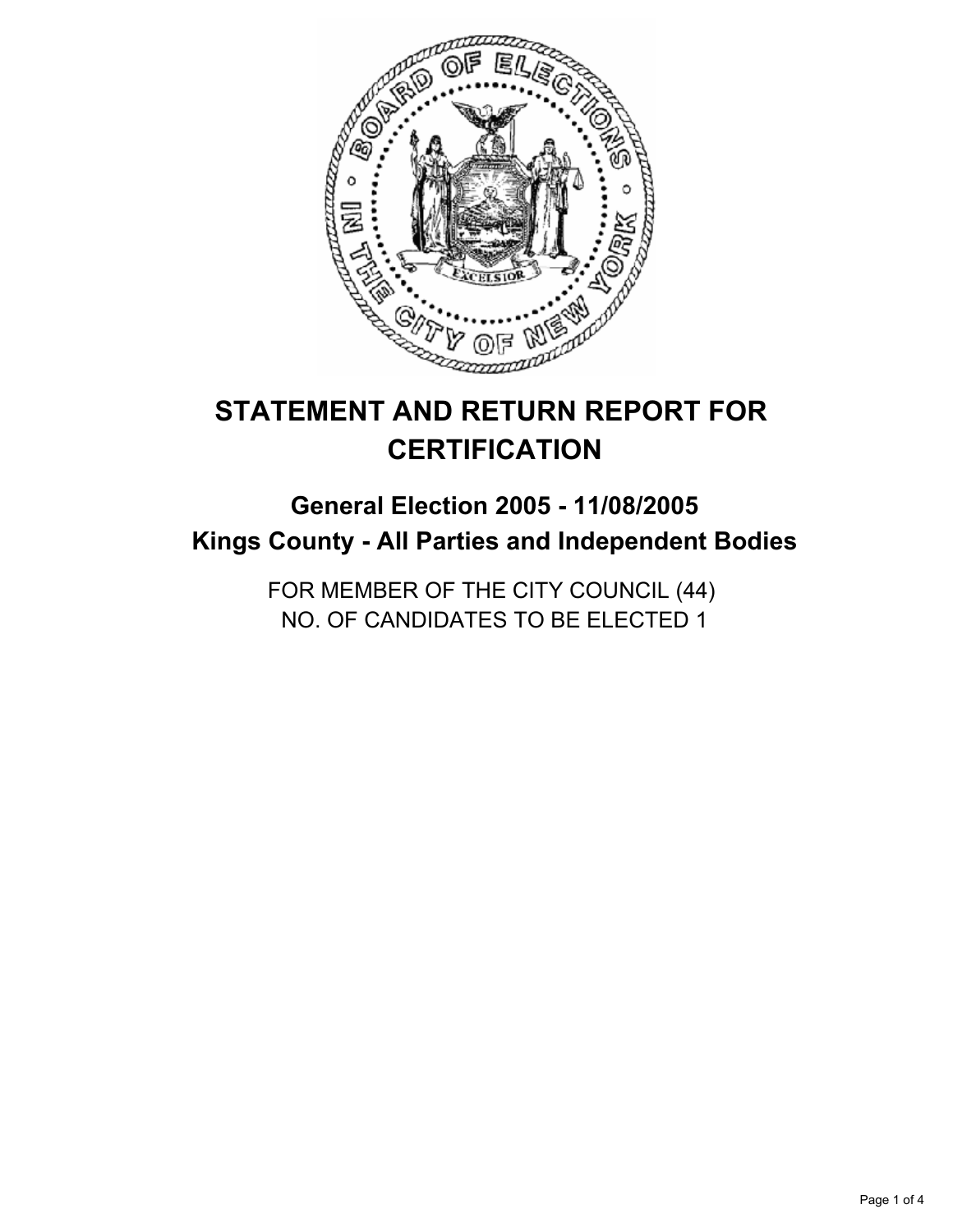

## **ASSEMBLY DISTRICT 44**

| PUBLIC COUNTER               | 2,051 |
|------------------------------|-------|
| <b>EMERGENCY</b>             |       |
| ABSENTEE/MILITARY            | 59    |
| AFFIDAVIT                    | 23    |
| <b>TOTAL BALLOTS</b>         | 2,133 |
| SIMCHA FELDER (REPUBLICAN)   | 645   |
| SIMCHA FELDER (DEMOCRATIC)   | 710   |
| SIMCHA FELDER (CONSERVATIVE) | 60    |
| <b>TOTAL VOTES</b>           | 1,415 |
| <b>UNRECORDED</b>            | 718   |

#### **ASSEMBLY DISTRICT 45**

| <b>PUBLIC COUNTER</b>        | 1,474 |  |
|------------------------------|-------|--|
| <b>EMERGENCY</b>             | 0     |  |
| ABSENTEE/MILITARY            | 13    |  |
| AFFIDAVIT                    | 17    |  |
| <b>TOTAL BALLOTS</b>         | 1,504 |  |
| SIMCHA FELDER (REPUBLICAN)   | 585   |  |
| SIMCHA FELDER (DEMOCRATIC)   | 492   |  |
| SIMCHA FELDER (CONSERVATIVE) | 52    |  |
| CHAIM STORCH (WRITE-IN)      |       |  |
| <b>TOTAL VOTES</b>           | 1,130 |  |
| <b>UNRECORDED</b>            | 374   |  |

## **ASSEMBLY DISTRICT 47**

| PUBLIC COUNTER               | 4,460 |  |
|------------------------------|-------|--|
| <b>EMERGENCY</b>             | 0     |  |
| ABSENTEE/MILITARY            | 124   |  |
| AFFIDAVIT                    | 31    |  |
| <b>TOTAL BALLOTS</b>         | 4,615 |  |
| SIMCHA FELDER (REPUBLICAN)   | 1,137 |  |
| SIMCHA FELDER (DEMOCRATIC)   | 1,370 |  |
| SIMCHA FELDER (CONSERVATIVE) | 110   |  |
| <b>TOTAL VOTES</b>           | 2,617 |  |
| <b>UNRECORDED</b>            | 1.998 |  |

# **ASSEMBLY DISTRICT 48**

| PUBLIC COUNTER               | 8,277 |
|------------------------------|-------|
| <b>EMERGENCY</b>             | 132   |
| ABSENTEE/MILITARY            | 144   |
| AFFIDAVIT                    | 55    |
| <b>TOTAL BALLOTS</b>         | 8,608 |
| SIMCHA FELDER (REPUBLICAN)   | 4,228 |
| SIMCHA FELDER (DEMOCRATIC)   | 2,595 |
| SIMCHA FELDER (CONSERVATIVE) | 420   |
| <b>TOTAL VOTES</b>           | 7,243 |
| <b>UNRECORDED</b>            | 1.365 |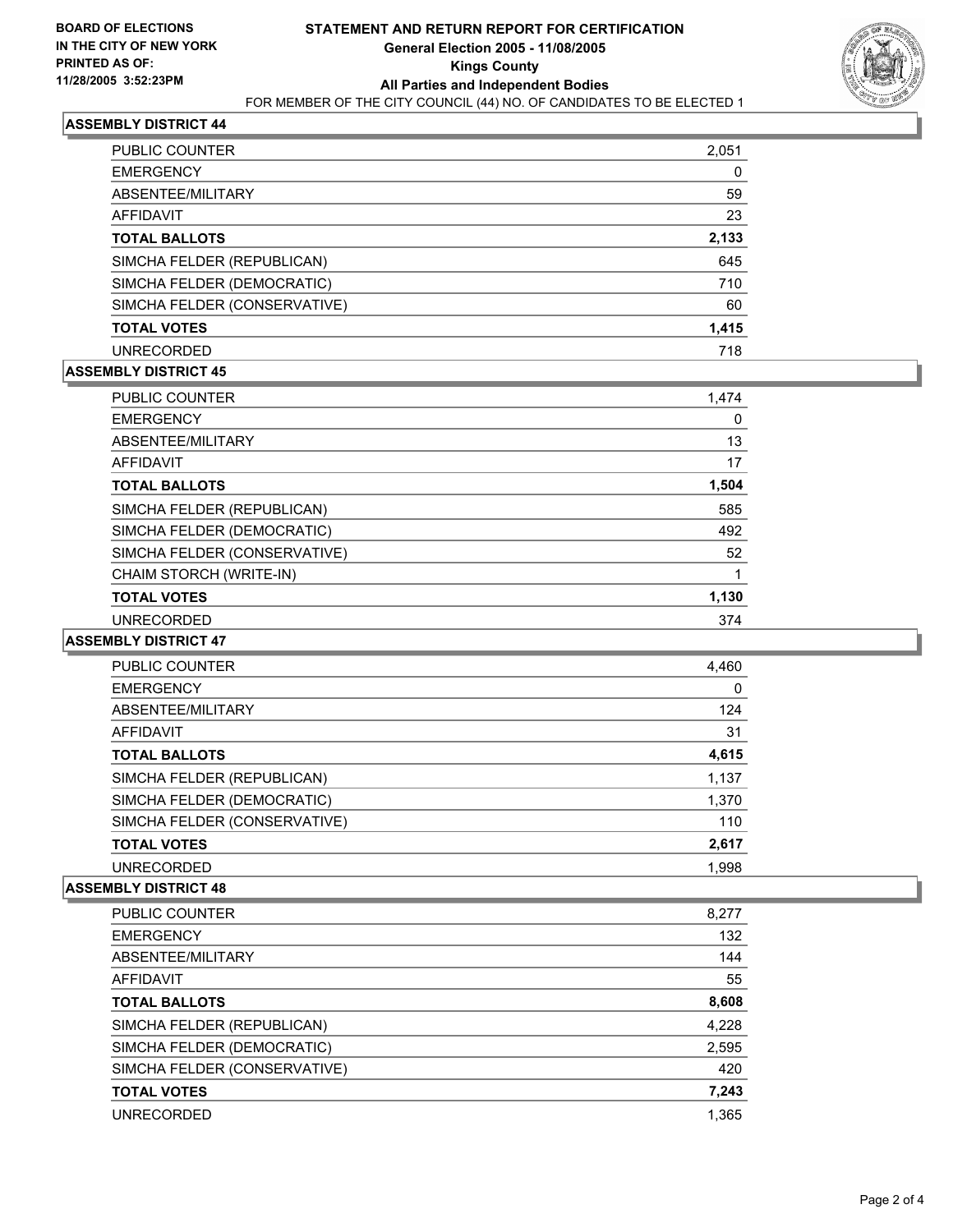

#### **ASSEMBLY DISTRICT 49**

| PUBLIC COUNTER               | 4,418 |
|------------------------------|-------|
| <b>EMERGENCY</b>             | 104   |
| ABSENTEE/MILITARY            | 41    |
| AFFIDAVIT                    | 53    |
| <b>TOTAL BALLOTS</b>         | 4,616 |
| SIMCHA FELDER (REPUBLICAN)   | 1,757 |
| SIMCHA FELDER (DEMOCRATIC)   | 1,139 |
| SIMCHA FELDER (CONSERVATIVE) | 139   |
| <b>TOTAL VOTES</b>           | 3,035 |
| <b>UNRECORDED</b>            | 1,581 |